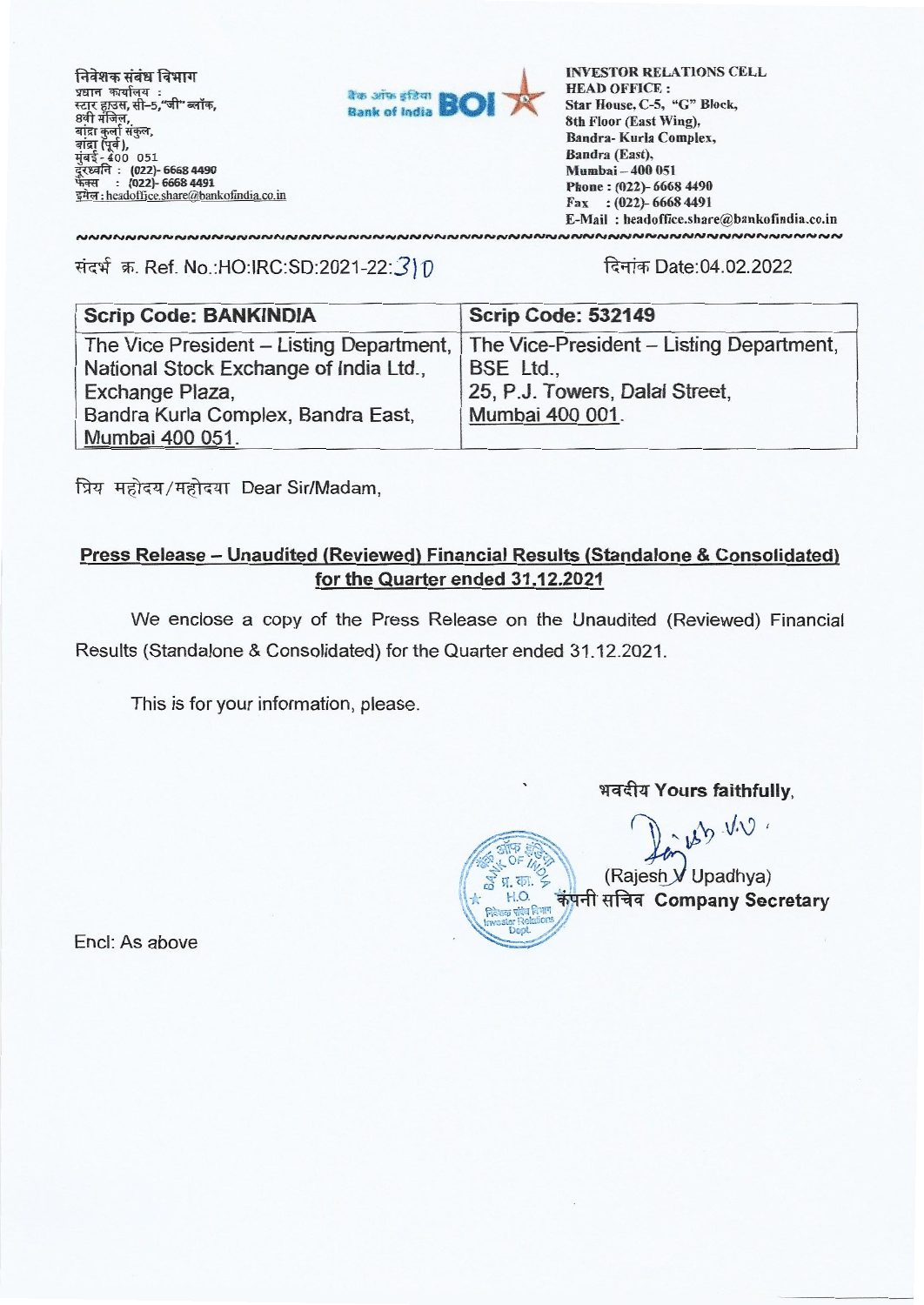

# **PRESS RELEASE**

Date: 04<sup>th</sup> February, 2022

# **Financial Results for the Quarter ended 31st Dec. 2021**

# **KEY HIGHLIGHTS – Q3FY22**

- $\star$  Net Profit at Rs.1,027 Cr, up by 90.02% YOY.
- \* Return on Assets (RoA) at 0.51%, improved by 23 bps YOY.
- \* Return on Equity (ROE) at 11.59%, improved by 205 bps YOY.
- $\star$  CRAR at 16.66% with CET-1 ratio of 13.16%.
- $\star$  Gross NPA ratio at 10.46%, down by 154 bps sequentially.
- $\star$  Net NPA ratio at 2.66% down by 13 bps sequentially.
- \* Provision Coverage Ratio (PCR) stood high at 86.86%.
- \* Slippage ratio at 0.47% and Credit Cost at 0.71%.
- $\star$  RAM Advances grew by 12.47% YOY, with share of 54.24% of Advances.
- \* Priority Sector advances at 42.35% of ANBC.
- $\star$  CASA deposits increased by 10.74% YOY with CASA ratio at 44.07%.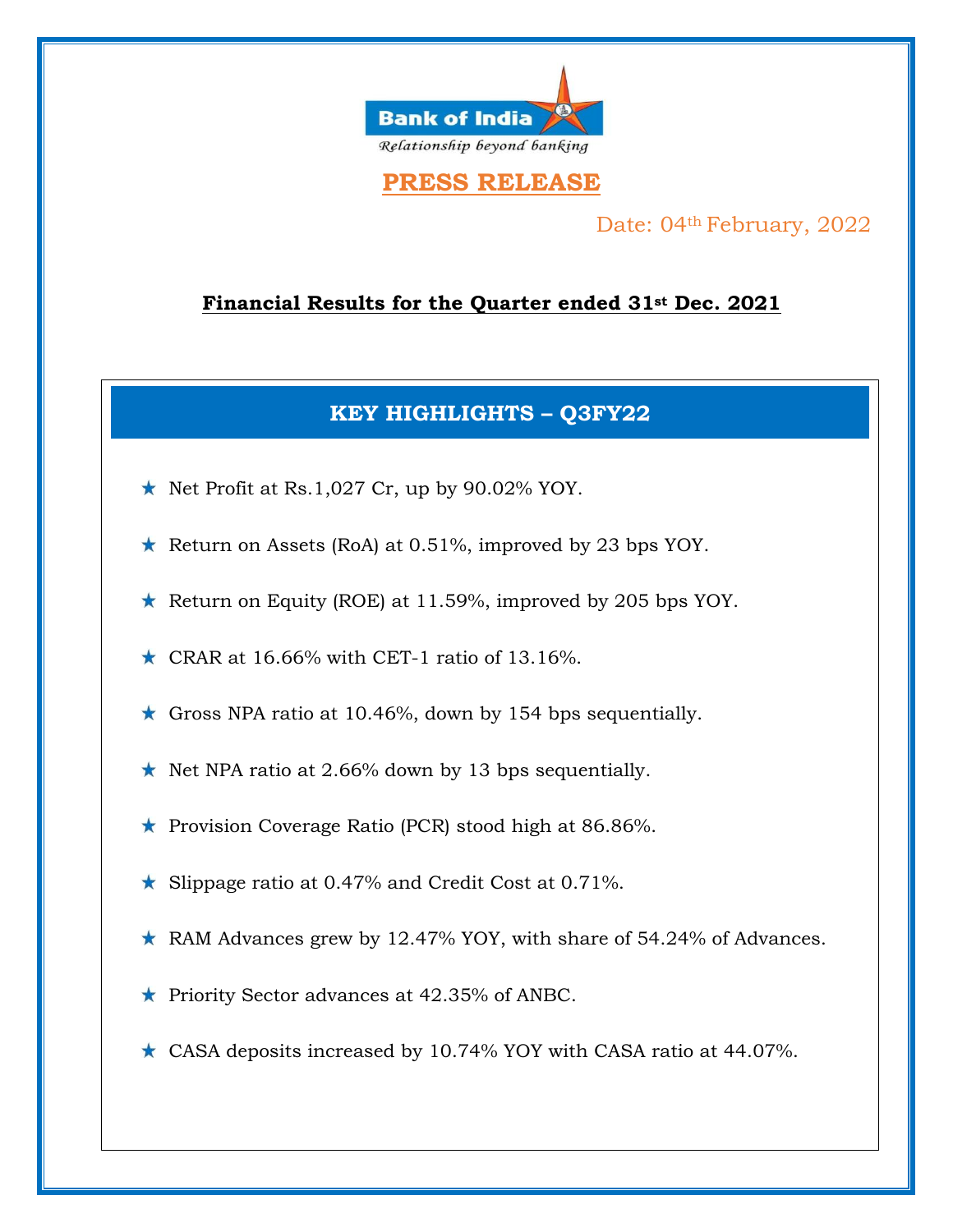

## **Profitability:**

- $\star$  Net Profit jumped by 90.02% YOY, which went up from Rs.541 Cr in Q3FY21 to Rs.1,027 Cr for Q3FY22.
- $\star$  Operating Profit stood at Rs.2,096 Cr for Q3FY22 against Rs.2,665 Cr in Q3FY21.
- $\star$  Net Interest Income (NII) stood at Rs.3,408 Cr for Q3FY22 against Rs.3,739 Cr in Q3FY21.
- Non-Interest Income stood at Rs.1,835 Cr for Q3FY22 against Rs.1,897 Cr in Q3FY21.

#### **Ratios:**

- $\star$  NIM (Global) stood at 2.27% and NIM (Domestic) at 2.51% in Q3FY22.
- Return on Assets (RoA) stood at  $0.51\%$  in Q3FY22, which improved from  $0.28\%$ in Q3FY21.
- $\star$  Yield on Advances (Global) stood at 7.02% in Q3FY22 against 7.67% in Q3FY21.
- $\star$  Cost of Deposits (Global) improved to 3.75% in Q3FY22 from 4.03% in Q3FY21.
- Slippage ratio stood at 0.47% and Credit Cost at 0.71%.

#### **Business:**

- $\star$  Global Business increased by 3.28% YOY from Rs.10,26,866 Cr in Dec'20 to Rs.10,60,519 Cr in Dec'21.
- $\star$  Global Deposits increased by 1.84% YOY and stood at Rs. 6,23,120 Cr. Domestic Deposits increased by 1.71% YOY to Rs.5,45,359 Cr and Overseas Deposits increased by 2.71% YOY to Rs. 77,761 Cr in Dec'21.

**in**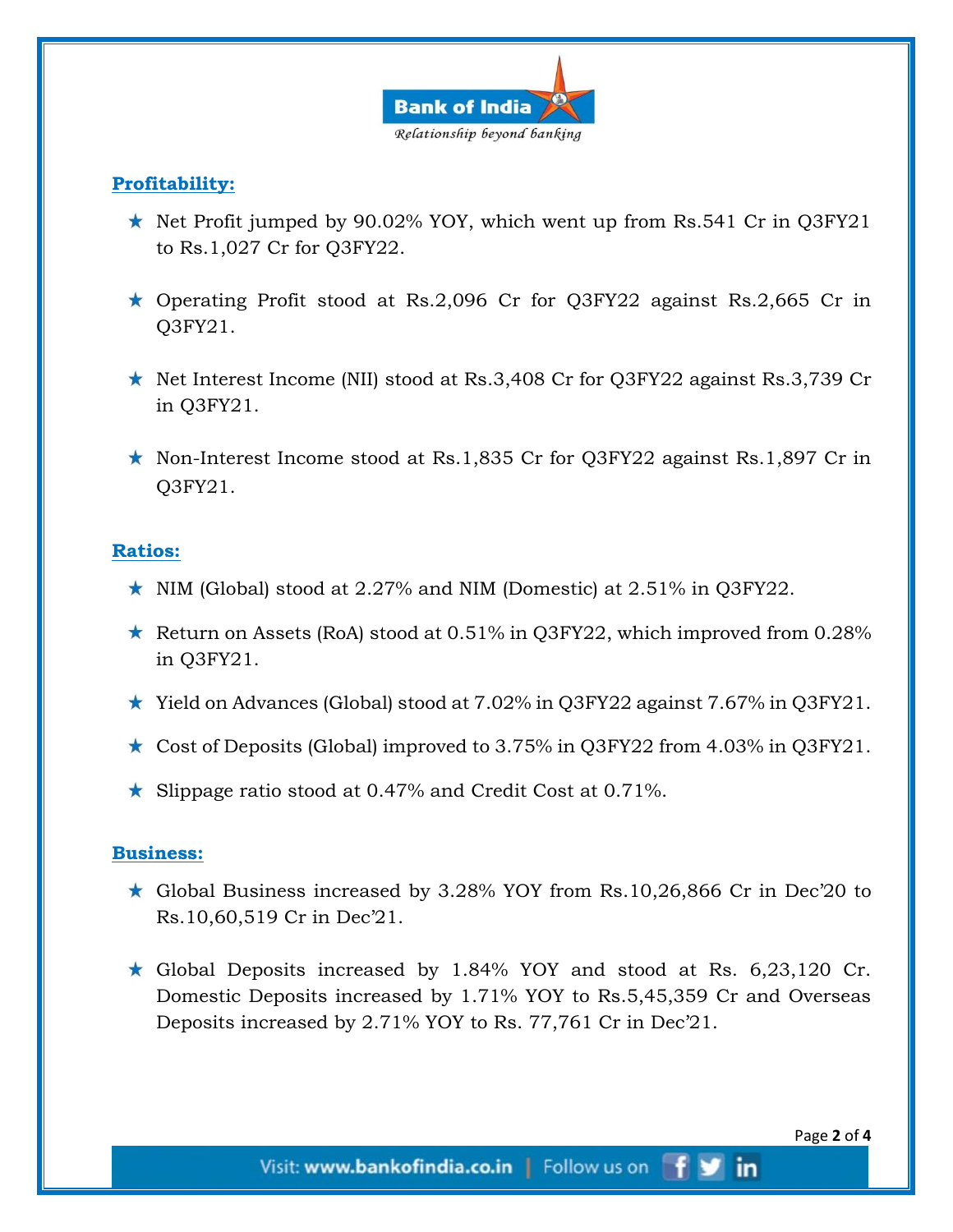![](_page_3_Picture_0.jpeg)

- Global Advances increased by 5.40% YOY and stood at Rs. 4,37,399 Cr. Domestic Advances increased by 5.33% YOY to Rs. 3,82,365 Cr and Overseas Advances increased by 5.88% YOY to Rs. 55,034 Cr in Dec'21.
- $\star$  Domestic CASA went up by 10.74% YOY from Rs.2,14,826 Cr to Rs.2,37,906 Cr in Dec'21 and CASA percentage stood at 44.07%.
- $\star$  RAM advances increased by 12.47% YOY to Rs.2,07,381 Cr, constituting to 54.24% of Advances.
- Retail Credit grew by 15.96% YOY to Rs.75,542 Cr in Dec'21.
- Agriculture Credit grew by 12.38% YOY to Rs.64,439 Cr in Dec'21.
- $\star$  MSME Credit grew by 8.87% YOY to Rs.67,400 Cr in Dec'21.

### **Asset Quality:**

- $\star$  Gross NPA declined by 8.97% QoQ from Rs.50,270 Cr in Sep'21 to Rs.45,760 Cr in Dec'21.
- $\star$  Net NPA stood at Rs.10,708 Cr in Dec'21 against Rs.10,576 Cr in Sep'21.
- $\star$  GNPA ratio improved to 10.46% in Dec'21 from 12.00% in Sep'21.
- $\star$  Net NPA ratio improved to 2.66% in Dec'21 from 2.79% in Sep'21.
- **\*** Provision Coverage Ratio (PCR) stood at 86.86% in Dec'21 against 87.81% in Sep'21.

#### **Capital Adequacy:**

- $\star$  As on 31.12.2021, Bank's Capital Adequacy Ratio (CRAR) stood at 16.66% against 17.05% in Sep'21 and 12.51% in Dec'20.
- $\star$  CET-1 ratio stood at 13.16% in Dec'21 against 13.43% in Sep'21 and 9.44% in Dec'20.

**in**